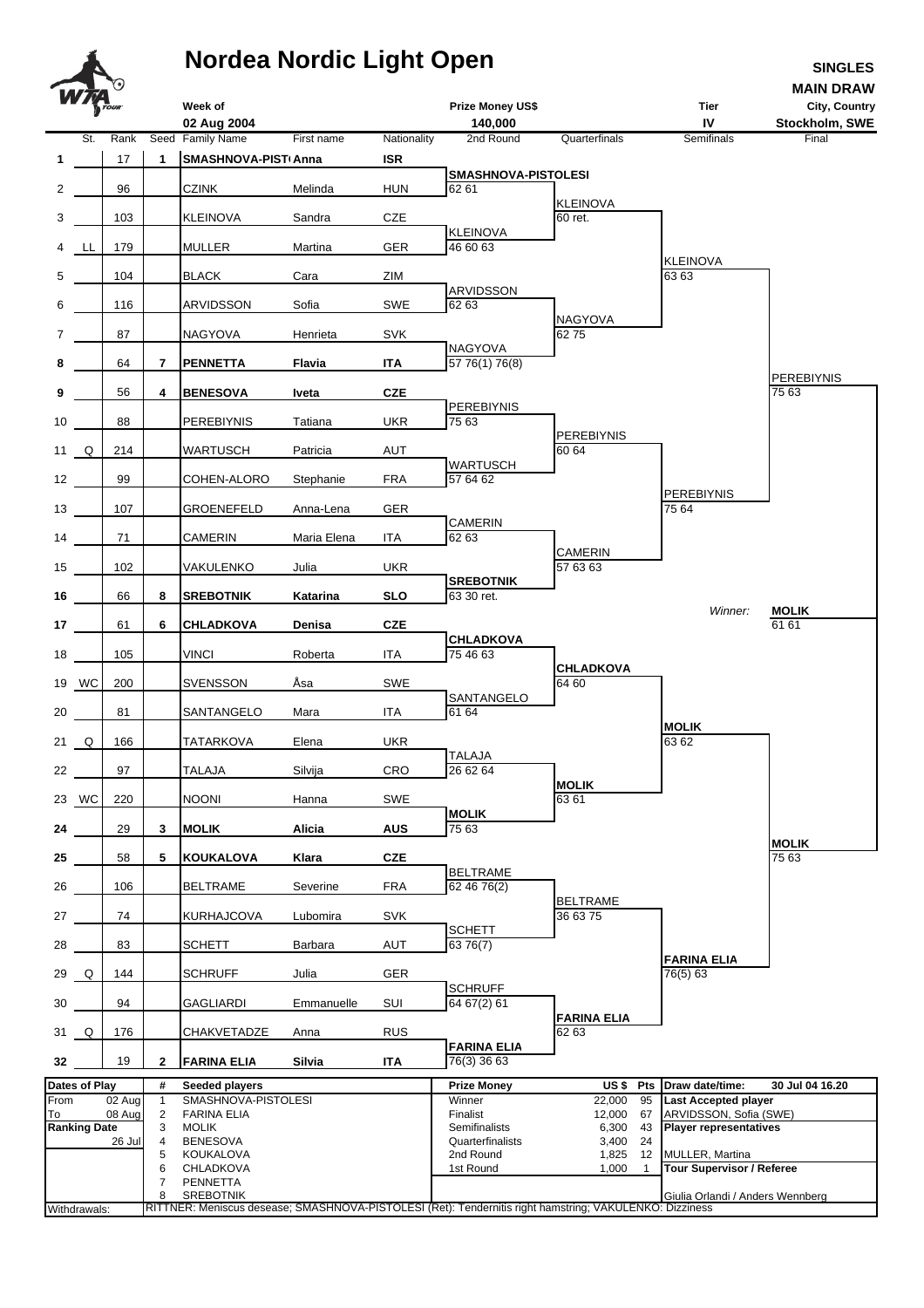

| Dates of Play         | #                                                              | Seeded teams       | <b>Prize Monev</b> | US \$/team |  | Pts Draw date/time:<br>1 Aug 04 1305 |  |
|-----------------------|----------------------------------------------------------------|--------------------|--------------------|------------|--|--------------------------------------|--|
| From<br>02 Aug        |                                                                | <b>MOLIK</b>       | Winners            |            |  | 6.500 95 Last Accepted team          |  |
| <b>T</b> o<br>08 Augl |                                                                | <b>SCHETT</b>      | <b>Finalists</b>   |            |  | 3,475 67 MULLER / OSTROVSKAYA (312)  |  |
| <b>Ranking Date</b>   |                                                                | NAVRATILOVA        | Semifinalists      | 1.850      |  | 43 Player representatives            |  |
| 26 Jul                |                                                                | <b>TATARKOVA</b>   | 2nd Round          | 1,000 24   |  |                                      |  |
|                       |                                                                | TESTUD             | 1st Round          | 550        |  | GOLOVIZNINA, Maria                   |  |
|                       |                                                                | VINCI              |                    |            |  | Tour Supervisor / Referee            |  |
|                       |                                                                | <b>BEYGELZIMER</b> |                    |            |  |                                      |  |
|                       |                                                                | <b>PEREBIYNIS</b>  |                    |            |  | Giulia Orlandi / Anders Wennberg     |  |
| Withdrawals:          | SCHRUFF: Right hamstring strain; VINCI: Right plantar fascitis |                    |                    |            |  |                                      |  |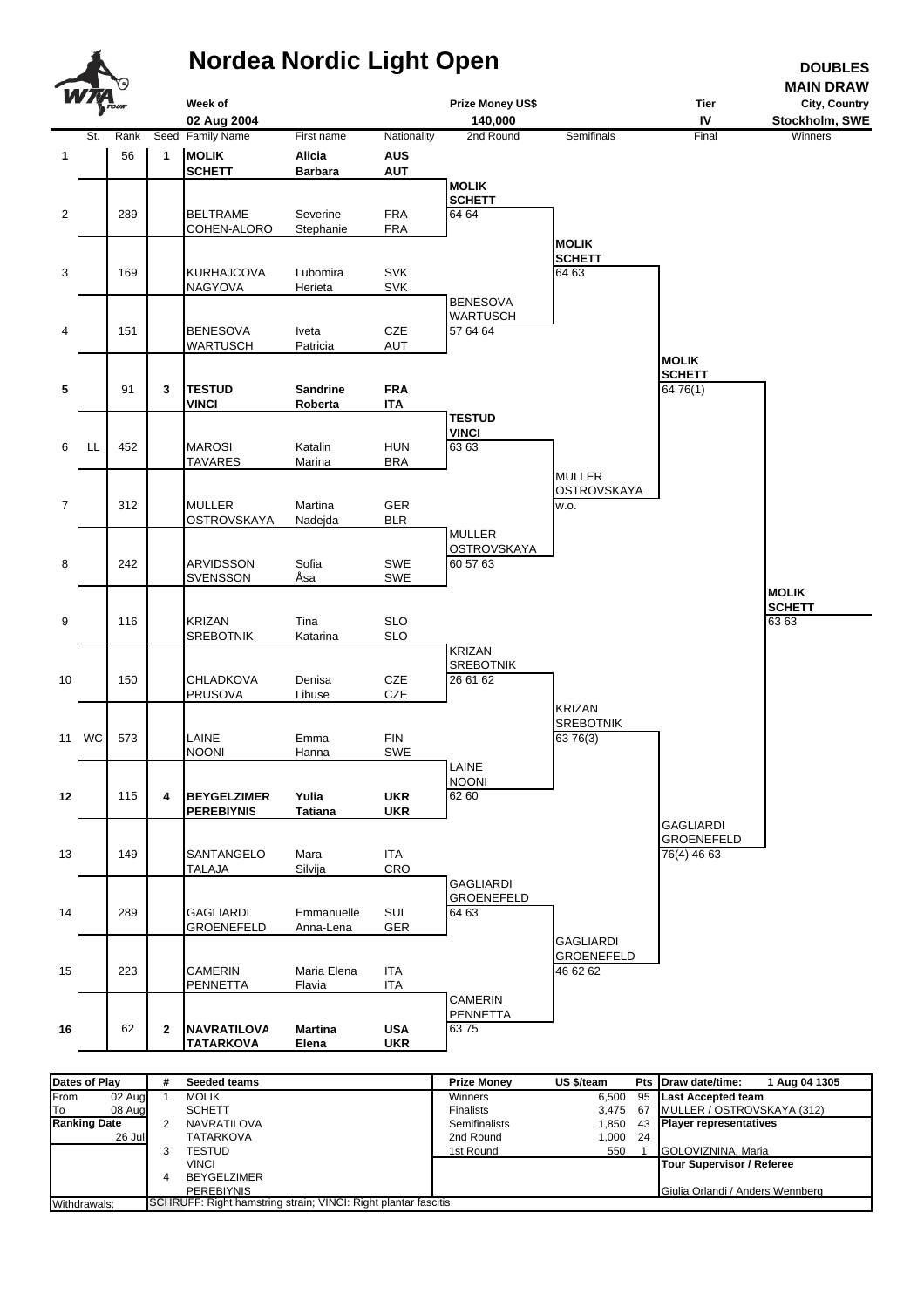